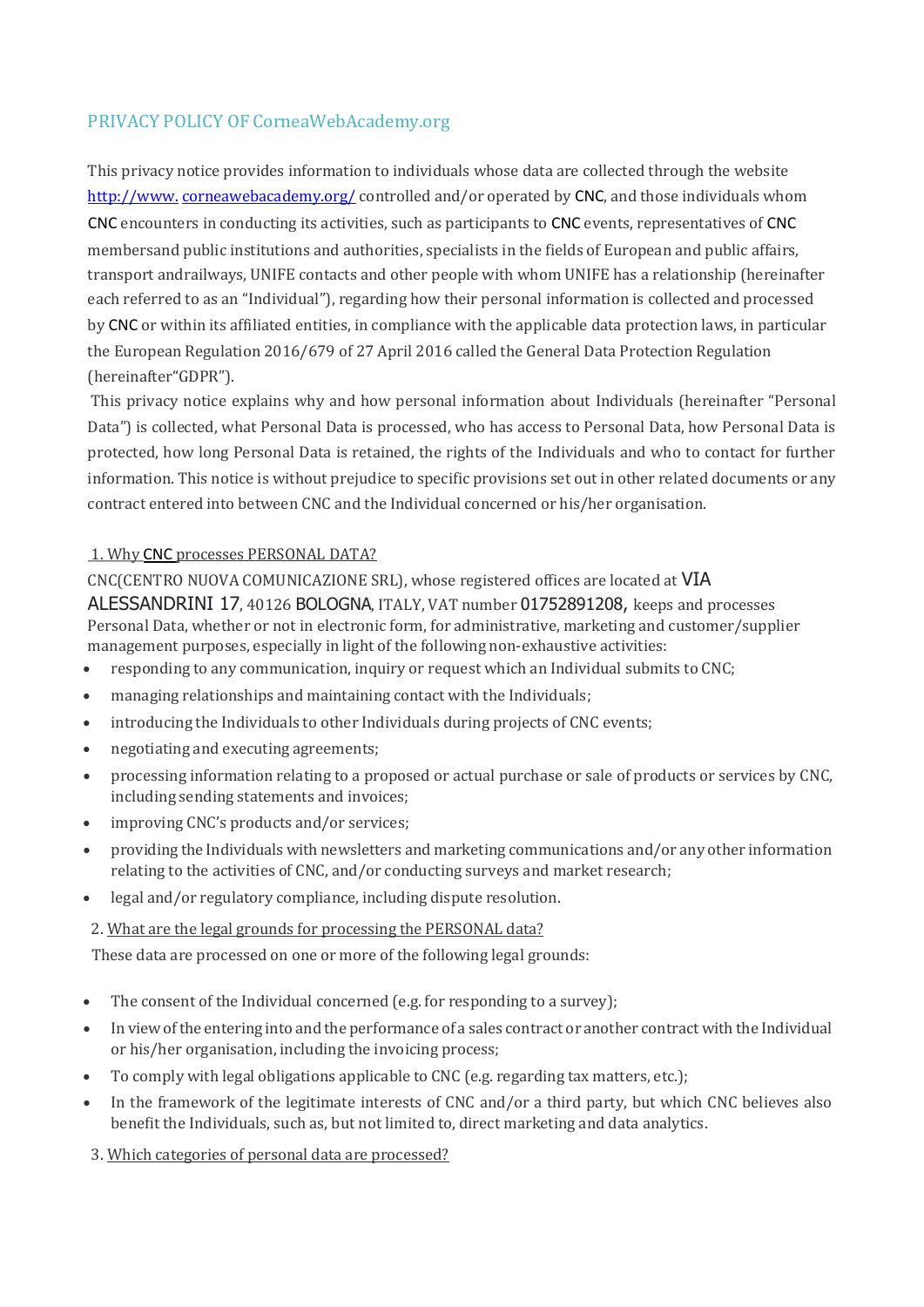Personal Data is all personal information relating to an identified or identifiable natural person who is an Individual. For the abovementioned purposes, the processing of personal data may include the following categories:

- Personal identification data, such as the first name and last name;
- Electronic identification data, such as the email address;
- Professional details, such as the organization/employer name;
- Information collected through cookies and similar technology;
- Usage data as collected by Google Analytics (statistics);
- Survey data.

#### 4. Where do the PERSONAL data come from?

When an Individual contacts CNC, Personal Data will likely come directly from the individual concerned. CNC may also contact an Individual for prospecting purposes if initial contact information has not been obtained directly from such individual, including receiving such information from publicly available sources or from other persons who have transmitted this data to CNC. During the course of the relationship, the Individual concerned, or another representative of his/her organization, will provide CNC with further information for the management of the relationship.

CNC may also receive or generate data relating to an Individual from other individuals or organisations, or those to whom such Individual communicates by email or other systems.

The Personal Data collected directly or indirectly by CNC is required to fulfil legal requirements and/or to enter into a contract and maintain contact for the duration of the relationship. Failure to provide CNC with required information will negatively affect CNC's ability to communicate with the Individual concerned (including the ability to provide any applicable electronic newsletters if an Individual does not wish to share his/her email address) or to enter into a contract with the Individual or his/her organisation or to continue the performance of a contract once entered into without access to necessary Personal Data.

#### 5. Who has access to the personal data?

For the abovementioned purposes, Personal Data will be shared on a need to know basis with:

- the Individuals themselves or other individuals employed by or representing their organisation,
- the personnel of CNC,
- CNC members,
- government, regulatory bodies and/or public authorities where it is necessary to comply with legal or regulatory obligations which CNC is subject to or as permitted by applicable law,
- authorized third party agents, service providers, professional advisors and/or subcontractors of CNC such as for website maintenance, assistance with promotional campaigns, etc.

Also, CNC's websites contain social media buttons allowing the user to share content with third parties. When using such buttons, some information (e.g. IP address) may be accessed by the social media operator. CNC does not control which information is accessed and how that information is processed by such operators. Please see the applicable privacy policies to check how they use this information.

#### 6. Are the PERSONAL data transferred INTERNATIONALLY?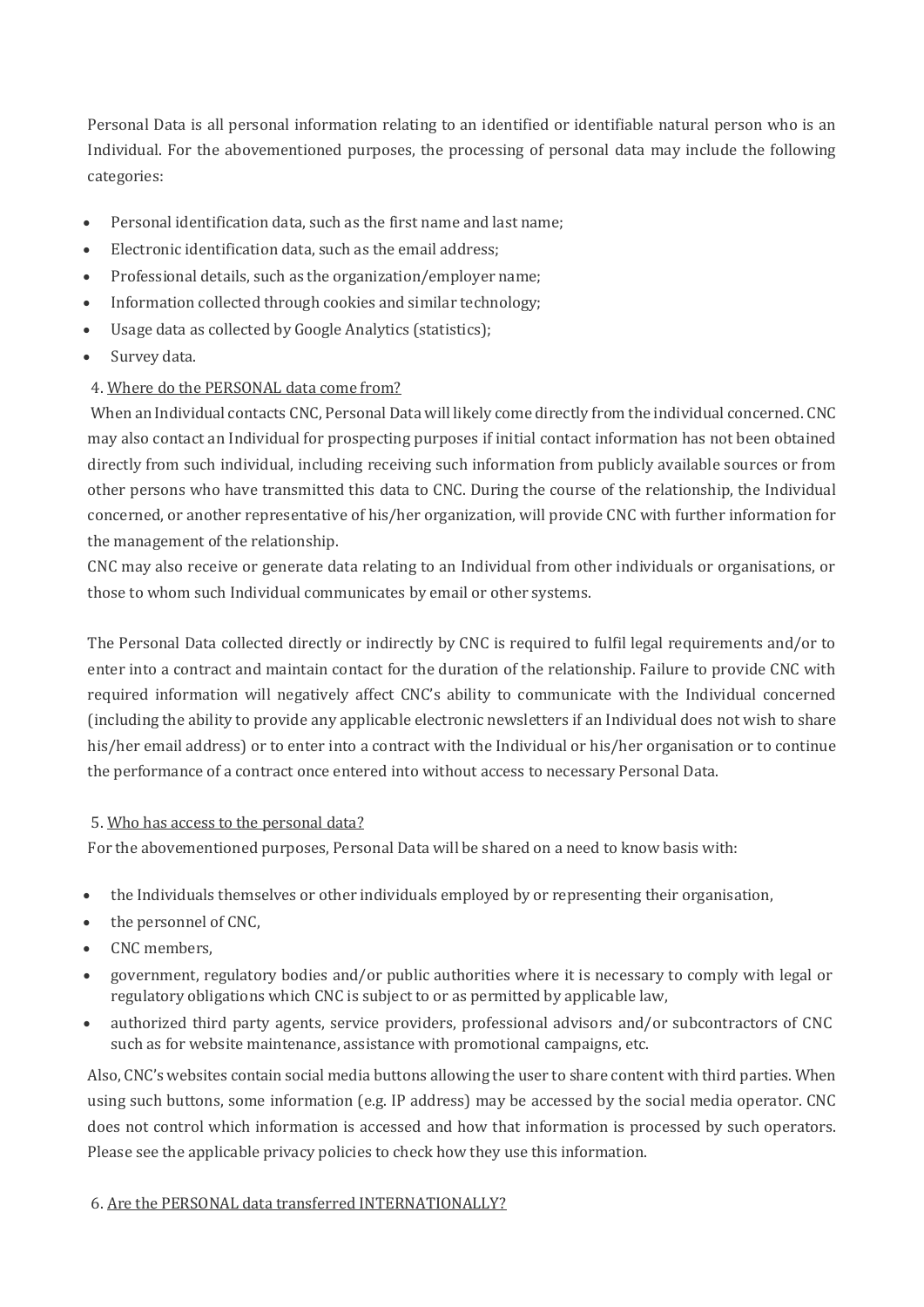It may be necessary in limited circumstances to transfer Personal Data abroad or to an international organisation to process and/or store this information to comply with our legal or contractual requirements. For transfers of data outside the European Union, CNC has implemented appropriate safeguards in line with GDPR requirements. To ensure an appropriate level of protection for Personal Data, CNC will either use a data transfer agreement with the third-party recipient based on standard contractual clauses approved by the European Commission, ensure that the transfer is to a jurisdiction that is the subject of an adequacy decision by the European Commission or to the United States under the EU-US Privacy Shield framework.

### 7. How long are the PERSONAL data retained?

The Personal Data are retained no longer than necessary for the purposes described in this privacy notice. As a rule, and unless otherwise stated in other related documents for specific categories of Data, the Personal Data are retained during the term of the contract as well as following the expiration or termination of the contract for as long as CNC can have legal liability for which the use of these Data can be relevant, taking into account the applicable statutory periods of limitation and legal retention obligations. For marketing purposes, the applicable data will be retained as long as the Individuals concerned do not object.

That being said, information may be retained for a shorter period of time where an Individual objects to the processing of his/her Personal Data and there is no longer a legitimate purpose to retain such information.

### 8. How IS PERSONAL data protected?

CNC has implemented adequate technical and organizational measures to protect Personal Data and keep it as safe and secure as reasonably possible, protecting it against unauthorized, accidental or unlawful destruction, loss, alteration, misuse, disclosure or access and against other unlawful forms of processing. These security measures have been implemented taking into account the state of the art of the technology, their cost of implementation, the risks presented by the processing and the nature of the Personal Data in question.

# 9. What are the INDIVIDUAL'S rights and who can they contact CNC?

Individuals who have Personal Data collected and processed have the right at any time to contact CNC to access their Personal Data and, by providing enough proof of their identity, request a correction of any incorrect or incomplete information.

Subject to and in accordance with applicable law, Individuals may also have the right to:

- request the deletion of their Personal Data;
- request restrictions or object to the processing of their Personal Data;
- data portability, allowing the Individuals concerned to copy or transfer their Personal Data;
- withdraw their consent at any time where consent was provided to process their Personal Data, provided this will not affect the validity of the processing prior to such withdrawal of consent; and
- receive more information about the safeguards in case of international data transfers.

Individuals have also a right to lodge a complaint with the Belgian Data Protection Authority or another EU supervisory authority if they think CNC has not acted in line with any applicable data protection laws in respect of dealing with their Personal Data.